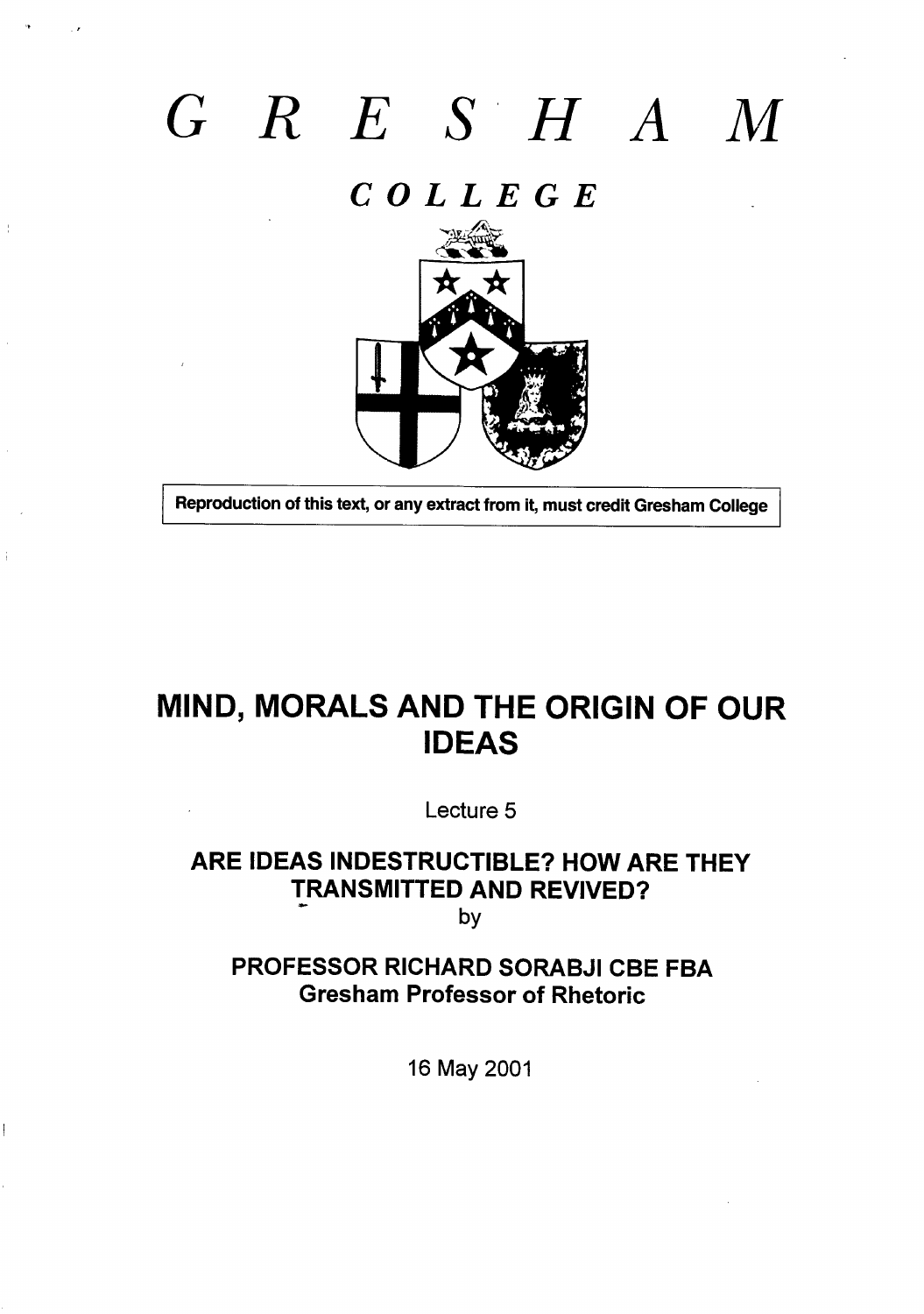## **Are ideas indestructible? Revision and Revival in the history of thought**

#### **Professor Richard Sorabji**

#### **The Questions**

t

نڈ<br>پاک

Are any past ideas so obsolete that they could not be revived? Are any present ideas so entrenched that they could not be given up? Do ideas belong to the context of a certain time, so that they could not occur before or after a certain date? If some of our ideas are entrenched, must we view them as the inevitable product of our history, rather than being open to question? If we look at how they were formed, will that show us why we cannot give them up, or will it sometimes reveal to us that they are unjustified?

Whichever view we take, it may be very important to be aware of the history of our ideas. But on one view, studying that history may show us why we are trapped, why we *have* to think the way we do. This is sobering, and may give us a just sense of modesty about the objectivity of our ideas. On another view, studying the history of ideas is liberating. The history of ideas may be a reservoir from which we can replenish our own ways of thinking. The history of our own ideas may be sobering in a different way, that it leads us to discard them. Philosophy depends on a philosophical imagination. The last fifty years have seen many good ideas, but the last 2500 of Western Philosophy are a far greater resource, especially if they are taken to include islamic and Jewish Philosophy, even before we consider philosophies from further East.

#### **Anticipation**

Let me start with an example of an idea which did not have to wait until modern times for its birth, because it was anticipated 1400 hundred years earlier. I am thinking of Bishop Berkeley's theory known as Idealism. Berkeley in the 18th century solved a problem about knowledge made acute by Descartes - if we perceive only the ideas in our minds, how do we ever get to know about the tables and chairs that give us those ideas? Berkeley's reply was that tables and chairs are just bundles of ideas existing in minds, always in the mind of God and intermittently in our minds, so we know them directly. It has been thought that this view could not have occurred before Descartes.

But the idea is fully formulated in the 4th century AD by Saint Gregory of Nyssa, only in relation to an entirely different problem posed by the pagan philosopher Porphyry - since cause must supposedly be like effect, how can an immaterial God create a material world? Gregory's answer: the world is not material in quite the way you think. Material objects are just bundles of God's ideas<sup>1</sup>.

Here the same theory is devised in relation to an entirely different problem, although the relation between Gregory and Berkeley is closer, because Berkeley claims it as an extra merit of the theory that it also solves the problem of how an immaterial God can create a material world.

Did Berkeley know Gregory's theory, or reinvent it? I don't know. But what I can say is that a theory does not necessarily change out of recognition when it is used for a completely different purpose, although it may sometimes. In the case of Gregory's theory and

<sup>1</sup> Richard Sorabji, *Time, Creation and the Continuum* Ch. 18; *Matter, Space and Motion* Ch. *4*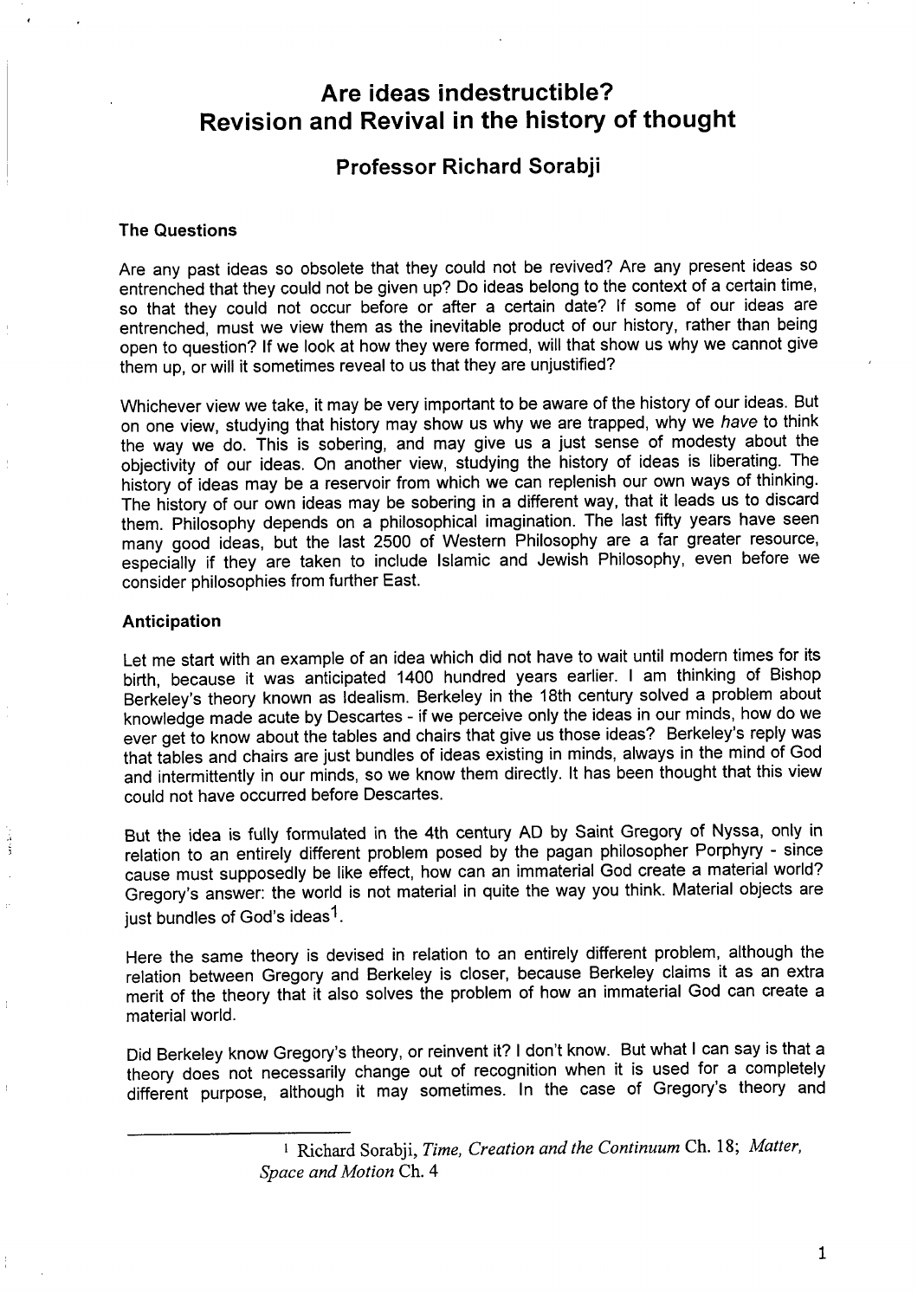Berkeley's, they correspond even in their fine details. This possibility of detachment from the original context makes it easier for ideas to recur. If Gregory's theory is an anticipation, Berkeley's is a revival. I have spoken of anticipation merely because Berkeley's version is currently better known.

#### **Revival**

Let me take another rather different example of an idea being revived, this time not quite in its original form. I am thinking of the parallel between Avicenna's 'Flying Man' argument and the 'Cogito'. It is well known that in the 17th century Descartes had it pointed out to him that his famous Cogito argument had been anticipated by Augustine 900 years earlier around 400AD. Descartes' way of answering sceptical doubt in his Second Meditation was to say that one thing is certain, 'I think, I exist'. He concludes it is also certain that his essence is to be a thinking being. But since he does not know whether he is a body, he concludes that at least body cannot be part of his essence.

Augustine has up to a dozen versions of the Cogito, including one in his anti-sceptical work, *Against the* Academics. A very detailed version comes in his later work On the Trinity, where Augustine's context is the different one of examining the nature of the human mind, to show that it reflects the divine Trinity. Like Descartes' version, Augustine's here comes in two stages. The first stage establishes certainty about his mind:

But who will doubt that he lives, remembers, understands, wills and judges? For even if he doubts, he lives. If he doubts where his doubt comes from, he remembers. If he doubts, he understands that he doubts. If he doubts, he knows that he does not know. If he doubts, he judges that he ought not rashly to give assent. So whoever acquires a doubt from any source ought not to doubt any of these things whose non-existence would mean that he could not entertain doubt about anything.

Like Descartes, Augustine next argues that his mind is not bodily. His reason is that his mind couldn't know all this without knowing its essence. But it doesn't know whether it is anything bodily So it is not (essentially) anything bodily:

In no way is anything said to be known so long as its essence is not known. So when the mind knows itself, it knows its essence. But it is certain about itself, as the points made above establish. It is not at all certain whether it is air or fire, or anything bodily. So it is none of those things.

What I want to draw attention to is not the well known influence of Augustine on Descartes, but the less well known fact that the great Islamic philosopher Avicenna in the 1Ith century produced a parallel to the second half of the Cogito argument, and certainly not on the basis of knowing Augustine. For Augustine wrote in Latin, which was not considered a serious language for Philosophy. What the Arabic-speakers read was the Greek philosophers.

Avicenna's Flying Man argument asks you to imagine being created floating through air or vacuum, blindfolded and without any of your limbs touching each other. Then you would know that you existed. And you would also grasp your own essence as what did the knowing. But you would not know whether your soul and self were bodily or extended, since you would have no knowledge of body or extension. So soul and self are not bodily.

This may well be a case of great minds thinking alike. Or do they have a common source? If there is any common source, it will, I believe, once again be Porphyry2, whom I have mentioned as inspiring Saint Gregory of Nyssa. For both Augustine and Avicenna are likely

<sup>2</sup> Nchard Sorabji, *Philosophy of the Commentators 200-600AD, A Sourcebook,* Psychology volume, Ch.4, forthcoming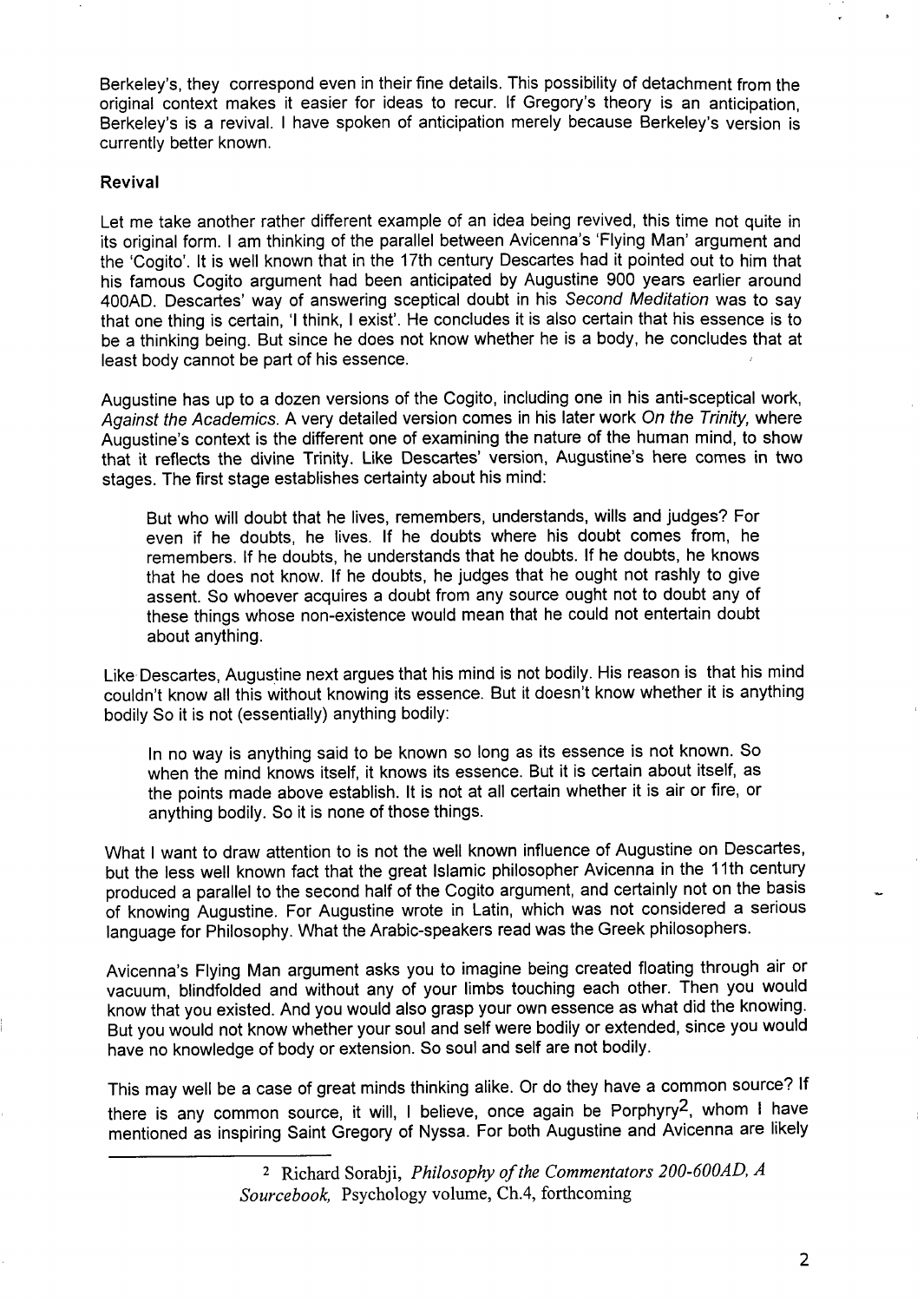to have taken from Porphry the idea they repeat a great deal that the soul is 'present to itself'. And Porphyry argues in the same context that the intellect's separation from the body in self-awareness shows its essence to be non-bodily. But did Porphyry merely inspire the later thinkers, as he inspired Gregory? Our evidence does not allow us to go further and speculate that Porphyry himself had invented the Cogito.

A final example of ideas being revived will be enough for now. It is supplied by Derek Parfit's book, Reasons and Persons, and its treatment of personal survival. Parfit imagines two scenarios in which the question might be raised whether the same person still exists. The first is teletransportation, as envisaged in the television series Star Trek. Suppose your body is destroyed, but all the information required to reconstitute it out of new matter is beamed electronically to a distant spot. Would the reconstituted person be you? The second is brain transplant. Suppose your body is ageing, but at least half your brain, carrying all your mental characteristics, is transplanted into a fitter body. Would the transplant be you? And would it still be you, Pafit asked, following Bernard Williams, if a second successful transplant was done with the other half of your brain?  $3$  Parfit's two scenarios are drawn from Science or Science Fiction, yet they match the scenarios drawn from a religious context in the third century AD. Would the resurrection after death in which Christians believe be achieved by God creating an entirely new body for us, as suggested by the brilliant Christian thinker, Origen? Or would that be destruction? And were the majority of Christians right that a part of your present body, Thomas Aquinas was to say an essential part, would have to be transplanted by God into the resurrection body? Those who are frightened at the thought of being teletransported might well be frightened at the thought of Origen's method of resurrection. In that case, resurrection could well depend on an essential part of their body being presewed.

I believe that Antiquity even anticipated, in the different context of the Stoics on differentiating people, the question about whether a person's survival could depend simply on the survival of another person sufficiently like the first. That, at any rate, is how I interpret what I might call the Shrinking Argument, which was posed in the third century BC by the Stoic Chrysippus in reply to the Growing Argument. If the Growing Argument had been right that Growing gives us a new person, then shrinking should bring us back the original person. But it would not: the original person would be denied this resuscitation, though merely by the survival of the one who had shrunk.<sup>4</sup>

I am sure that Parfit was not aware of any of these anticipations, and he was also not aware originally that his conclusions had been anticipated by the ancient Buddhists, although this was pointed out at book length by Stephen Collins,<sup>5</sup> and Parfit welcomed the finding. Parfit's conclusion was that the identity of the self-same person cannot be guaranteed over time. There is no continuing self in this sense. Rather, our concern should be extended not to one

<sup>4</sup> This is how I interpret the report in the Jewish philosopher Philo of Alexandria, *On the Eternity of the World 48,* in my forthcoming *The Philosophy of the Ancient Commentators, 200-600AD, 3* vols, Logic and Metaphysics.

5 Stephen Collins, Selfless *Persons,* Cambridge 1982.

3

<sup>3</sup>Derek Parfit, *Reasons and Persons,* revised edition, Oxford University Press 1987; Bernard Williams, *Problems of the Self*, Cambridge University Press, 1973, p.20; discussed Nchard Sorabji, *Philosophy of the Commentators 200-600 AD, A Sourcebook,* Logic and Metaphysics volume, Ch.6, forthcoming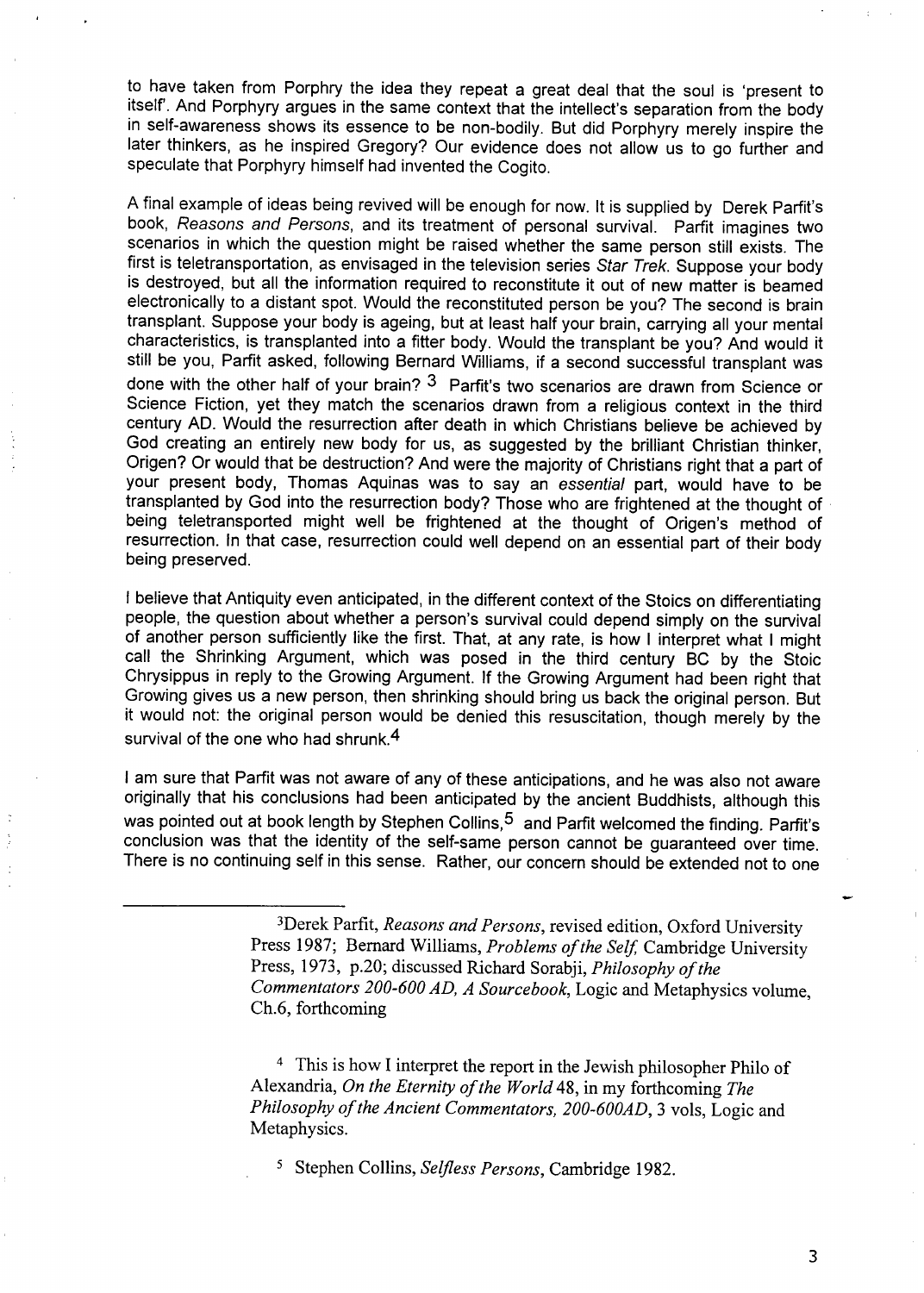particular future person whom we rashly think of as identical with our present self, but to those persons, future and present, who have the right psychological links with us.

I have not been saying that all ideas will be revived. Some are lost forever, and the case I will mention below of the execution of Boethius reminds us that a political decision may cause ideas to be lost to a society for 600 years.

Nonetheless, I find it encouraging, when there are political threats to the study of ideas, to think how resilient ideas can be.

I might issue a challenge. Can anyone think of an idea *so obsolete* that it could not be revived. The divine right of kings? The idea of the world as a living organism?

But it is not just ideas we think of as outlandish that get revived. The revived ideas are sometimes ones of direct utility for our own philosophizing. We may think of Arthur Prior's reintroduction of medieval tense logic,  $6$  or of the renewed awareness that there are many different types of necessity.<sup>7</sup> I think this was for a while overlooked by many philosophers in the mid-20th century, insofar as they took as their paradigm, just one type, necessity based on the meanings of words. Then the idea of a variety of kinds was again made prominent or reinvented by the excellent work of such philosophers as Alvin Plantinga and Saul Kripke. But the idea need not have been forgotten. A further example is Aristotle's insight that not everything has a causal explanation, because coincidences do not, which has been used to attack reductionist modes of explanation in economics.<sup>8</sup>

#### **Revision**

Another value of studying the history of ideas is the opposite of revival. When we see the ancient origins of our entrenched ideas, this can lead us to question and even reject them. A case in point for me was the very entrenched idea, that there is no harm in killing animals. We eat them every day. When I wrote a book on ancient ideas about animal minds, I was struck not by any arguments that we should not kill animals, but by the atrociously weak character of the arguments that it was perfectly alright to do so.<sup>9</sup> Christ, of course, was born into a meat eating tradition. And St Augustine gave a very influential defence of the practice of killing animals, which must have helped to reassure our tradition. In the Cify of God, 1.20, he is discussing the commandment, 'Thou shalt not kill', and applies it to suicide, Suicide is never justified, in his view. But he wants to make an exception for killing animals, and he has no better means than the ancient Stoic defence. According to the Stoics, rational beings are bound together by ties of attachment (oikeio^sis) into a community. This carried the very distinctive implication that justice is owed to all human beings whatsoever, slaves and foreigners alike. I suspect that the Stoic idea of the community of all humans was one of the arguments used in the admirable debate before Charles the Fifth of Spain in 1550-1 against the enslavement of American Indians. But this humane view had its dark side. Allegedly, no

> 6Afihur N. prior, past, present and Future, oxford 1967; **papers**on *Time and Tense,* Oxford 1968

7 See Alvin Plantiga, The Nature of Necessity, Oxford 1974: Saul Kripke, *Naming and Necessity*, 3 Lectures in G.Harman, D.Davidson, eds, *Semantics of Natural Languages,* Dordrecht 1972. Some types of necessity are mentioned in Richard Sorabji, *Necessity, Cause and Blame*, London and Ithaca New York 1980

<sup>8</sup> Richard Sorabji, *Necessity, Cause and Blame*, London and Ithaca New York 1980, Ch. 1; David Owens, *Causes and Coincidences,* Cambridge 1992

<sup>9</sup> Richard Sorabii, *Animal Minds and Human Morals*, London and Ithaca New York, 1993.

 $\overline{\phantom{a}}$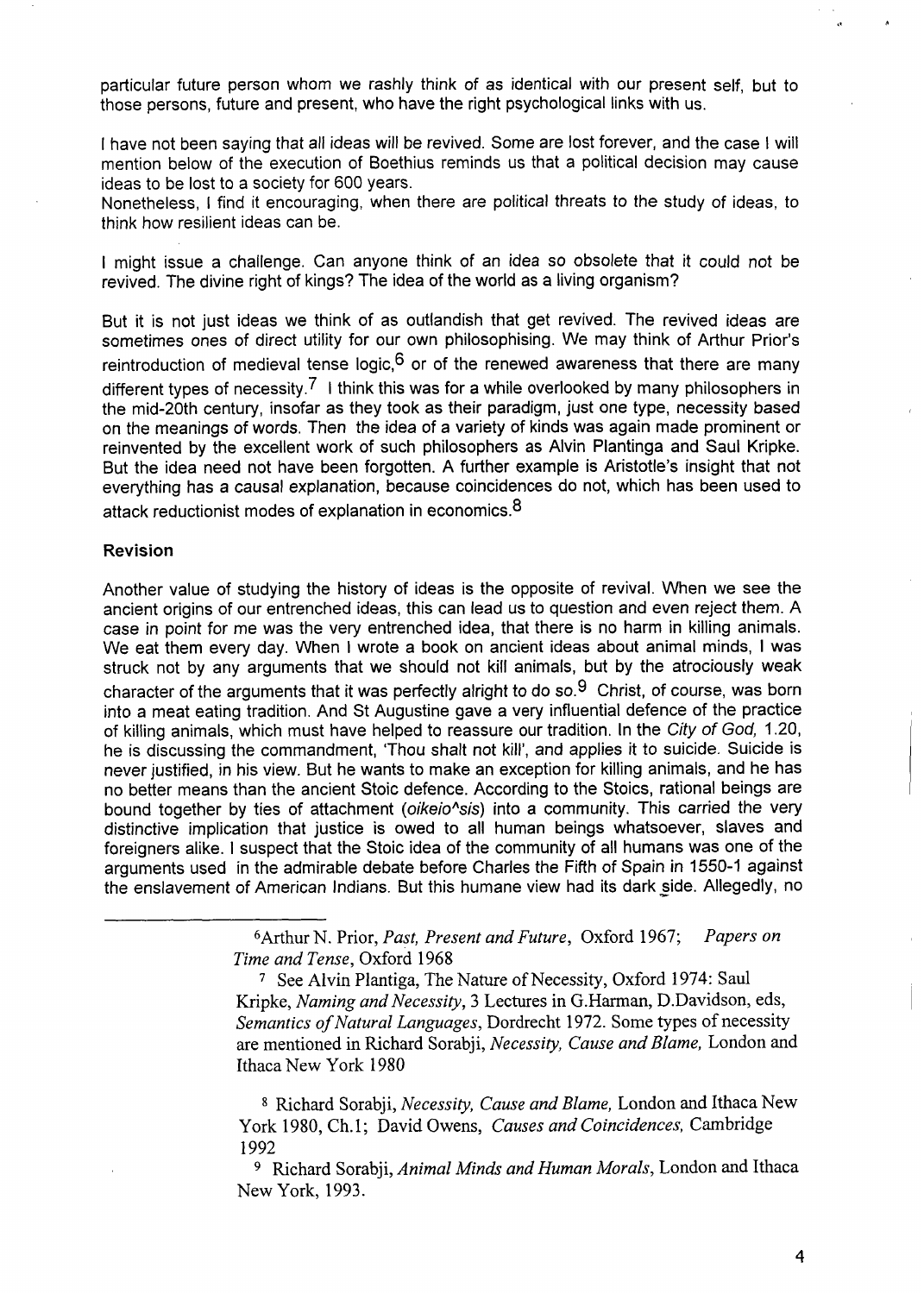animals have reason (a view that I consider neither true nor relevant), and so do not belong to the community. Hence nothing we do to them can count as an injustice. The weakness Of this influential argument was what led me to change my views on how to treat animals.

#### **Transmutation**

It would be a great mistake to assume at the merest hint of similarity that an idea has been revived. Ideas can indeed be only superficially similar, and one has to study the historical context case by case. Besides superficial similarity, there is also the case of distortion and transmutation. And yet distortions and transmutations are also interesting and can sometimes be philosophically fruitful. One such distortion was the conversion of pagan Stoic ideas about avoiding agitation into Christian ideas about avoiding temptation. The Stoics said that every emotion involves the thought that there is benefit or harm at hand, and what matters is whether this thought is right or wrong. You are not indulging in emotion until you judge it to be right. But before that, you ought to be assessing the appearance that it is right. The mere appearance does not yet constitute emotion, although it will do so, if you unthinkingly judge that the appearance is right, as non-Stoics tend to do. You should not worry if the appearance creates in you little jolts of the mind or body, shuddering, trembling, tears, pallor or pangs. These are just side effects, or 'first movements', as they were called, but they are not thoughts, merely jolts. And it is the thoughts that matter and the thoughts that constitute emotion. You cannot help the mere appearance and the resulting jolts. But you can avoid agreeing to a mistaken appearance that you are really in a bad position. This is due to a failure to reflect.

The Christians took the Stoic idea of first movements, which were not thoughts, and turned them into thoughts, namely the bad thoughts mentioned in the Gospels of Matthew and Mark. These thoughts are temptations, thoughts of gluttony, anger, lust and so on. Moreover, whereas the Stoics had made you entirely blameless for experiencing the jolt of a first movement, the Christians liked to distinguish innumerable degrees of blame, requiring different degrees of atonement, if you dwelt on the thought, took pleasure in it, and so on. They built up techniques for dispelling the bad thoughts, and the principal thoughts were turned into the seven cardinal sins. Although this was very different indeed from what the Stoics wanted for their project of fostering imperturbability, it was ideally suited to the new Christian project of combating temptation<sup>10</sup>.

Another fruitful transmutation arose from the claim of the pagan Neoplatonists that Plato and his pupil Aristotle, and in the end nearly all pagan Greek philosophers, agreed with each other. It was the Christians who contradicted each other. Of course, the Christians said the opposite. As an anti-Christian move, the Neoplatonists wrongly made out that Aristotle agreed with Plato that God was Creator of the Universe. Actually, Aristotle's God was a thinker, not a Creator. God's thinking was about Science and Philosophy as abstract systems. Thought about the particularities of the universe would be beneath Aristotle's God, and was not needed for purposes of Creation, since the universe had existed without beginning. God's thought had only a very indirect influence on it. But the Neoplatonists managed to represent Aristotle's God as the beginningless Creator of the beginningless universe all the same.

Similarly, the Neoplatonists made Aristotle agree with Plato that the human soul has an immortal part. Aristotle's chief emphasis is that to talk of soul is to talk of the life-manifesting capacities of organisms, and that these capacities obviously do not outlast the death of the body. But the Neoplatonists managed to build up Aristotle's very brief remarks about an illuminating intellect resident within us into the idea that the human soul has an immotial part, just as his teacher Plato had said.

*Io Rich~d Sorabji, Emotion and Peace of Mind.. From Stoic Agitation to Christian Temptation,* Oxford 2000, Chs 22-3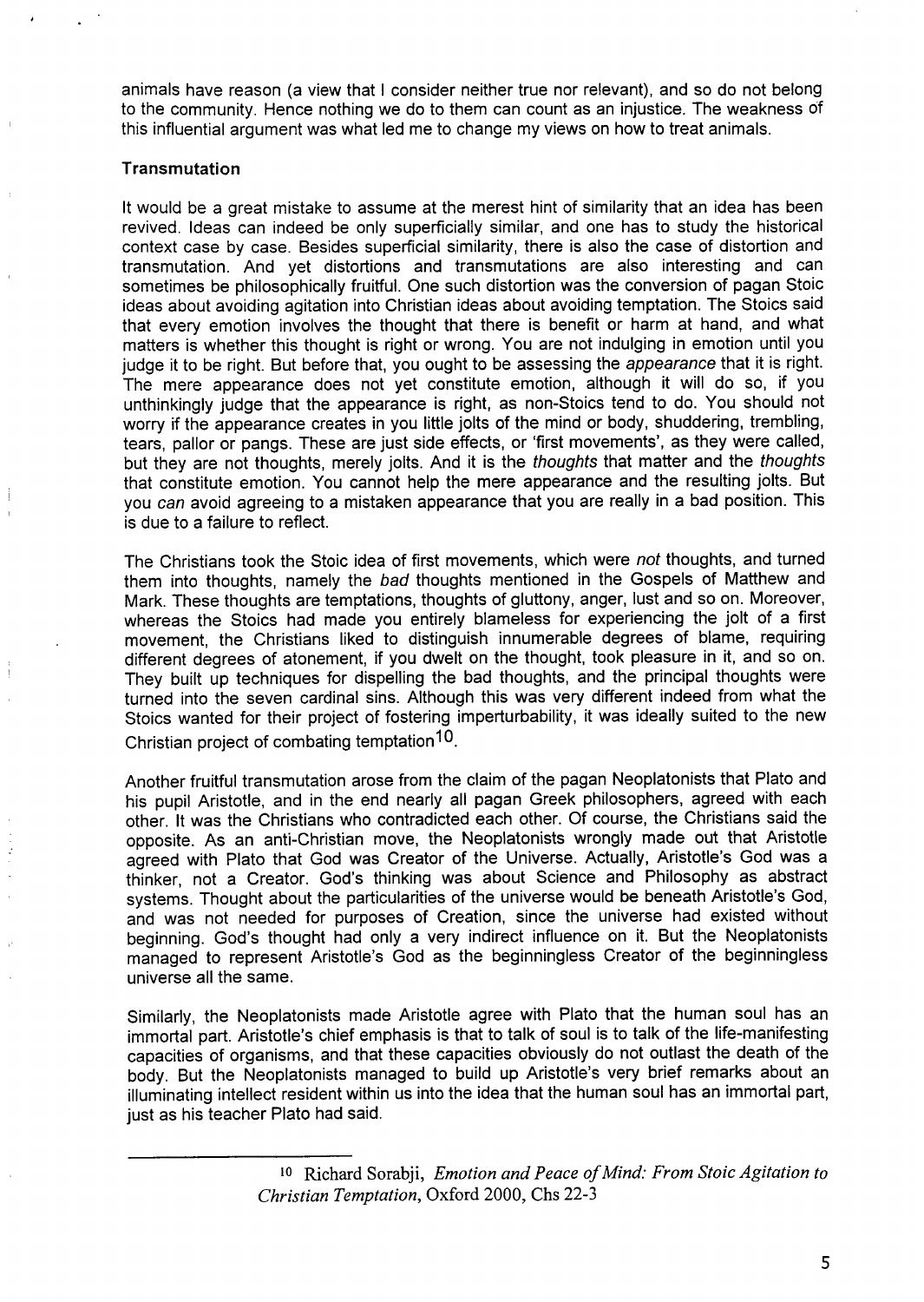These anti-Christian transmutations of Aristotle had an ironical result nine hundred years later. For they enabled Thomas Aquinas in the thirteenth century to make Aristotle basic to his Christian Theology. Had he thought that Aristotle denied that God was a Creator and that the human soul was immortal, Aristotle would have been discarded. But the anti-Christian reinterpretation by the Neoplatonists had accidentally made Aristotle safe for Christianity<sup>11</sup>. This, incidentally, is one reason why the history of philosophy cannot be understood, if you skip, as always used to be done, from one famous thinker to the next, for example from Aristotle to Thomas Aquinas 1600 years later, or to Descartes nearly 2000 years later. Clearly you cannot understand Thomas Aquinas if you skip the Neoplatonists through whose lenses he was reading Aristotle.

A final example of fruitful transmutation, although not everyone agrees with me that there is transmutation here, is the history of the idea of intentional objects. Brentano in the 19th century made these objects central to modern philosophy of mind. The idea is that if you hope for a fortune, the fortune does not have to exist in order to be the object of your hopes. Contrast cutting a tree down. The tree has to exist in order to be the object of the act of cutting. Brentano thought that mental acts are distinguished from physical acts by the fact that they are all directed to objects of this sort which do not have to exist in order to serve as objects. Brentano claimed to get the idea of intentional objects from the tradition of Thomas Aquinas. But Thomas got it from the Islamic philosopher Avicenna, and Avicenna got it, I have argued,<sup>12</sup> from the ancient Greek commentators who read it into Aristotle. Is it in Aristotle? Not in my opinion. For I take Aristotle to say that when you see a coloured scene, your eye jelly takes on corresponding patches of colour. The ancient Greek commentators who expounded Aristotle, however, from 500 to 900 years later got worried about colours colliding in mid-air and masking each other. They noticed that smells and sounds do to some extent collide and mask each other, but not wholly so. Hence they devised a theory, and ascribed it to Aristotle to rescue him, according to which it is not colour patches that the eye jelly receives, but an intentional object of vision. The senses of smell and hearing receive objects that are to a lesser extent intentional. Thus, on this interpretation, the fruitful idea of an intentional object was transmitted as a corrective to Aristotle's original theory of a more literal kind of coloration .

One might have thought that some of the pressures mentioned would be bad for Philosophy. Having to convince the Christians that Plato and Aristotle agreed with each other on almost everything would surely lead to loss of their wonderful insights. But in fact it produced a new philosophy, interesting in its own right, of Neoplatonism.

Another example of pressure being fruitful, instead of destructive, was supplied by Edward Grant.<sup>13</sup> In 1277, just after the death of Thomas Aquinas, Bishop Tempier of Paris condemned 219 philosophical and theological propositions. One might no longer say that it was beyond God's power to move the entire physical universe sideways. What on earth would this mean? Were the philosophers being forced into talking nonsense by the imposition of clerical correctness? Not at all, says Grant. The need to avoid the condemned propositions proved a valuable stimulus to the imagination about how to think of space and time. I think that something of the same kind happened earlier with the Greek Neoplatonists. They took Plato to postulate a changeless and timeless world of divine Platonic Forms and they had to think out how such a world would relate to the temporal, changing world

> <sup>11</sup> Richard Sorabji, ed., *Aristotle Transformed*, Ch 1 and more especially Chapter 6 by P.Hadot

<sup>&</sup>lt;sup>12</sup> Richard Sorabji, 'The idea of intentional objects from Aristotle to Brentano', *Oxford Studies in Ancient Philosophy,* supp. vol. 1991.

<sup>13</sup> Edward Grant, 'The condemnation of 1277', *Viator* 10, 1979, 211-44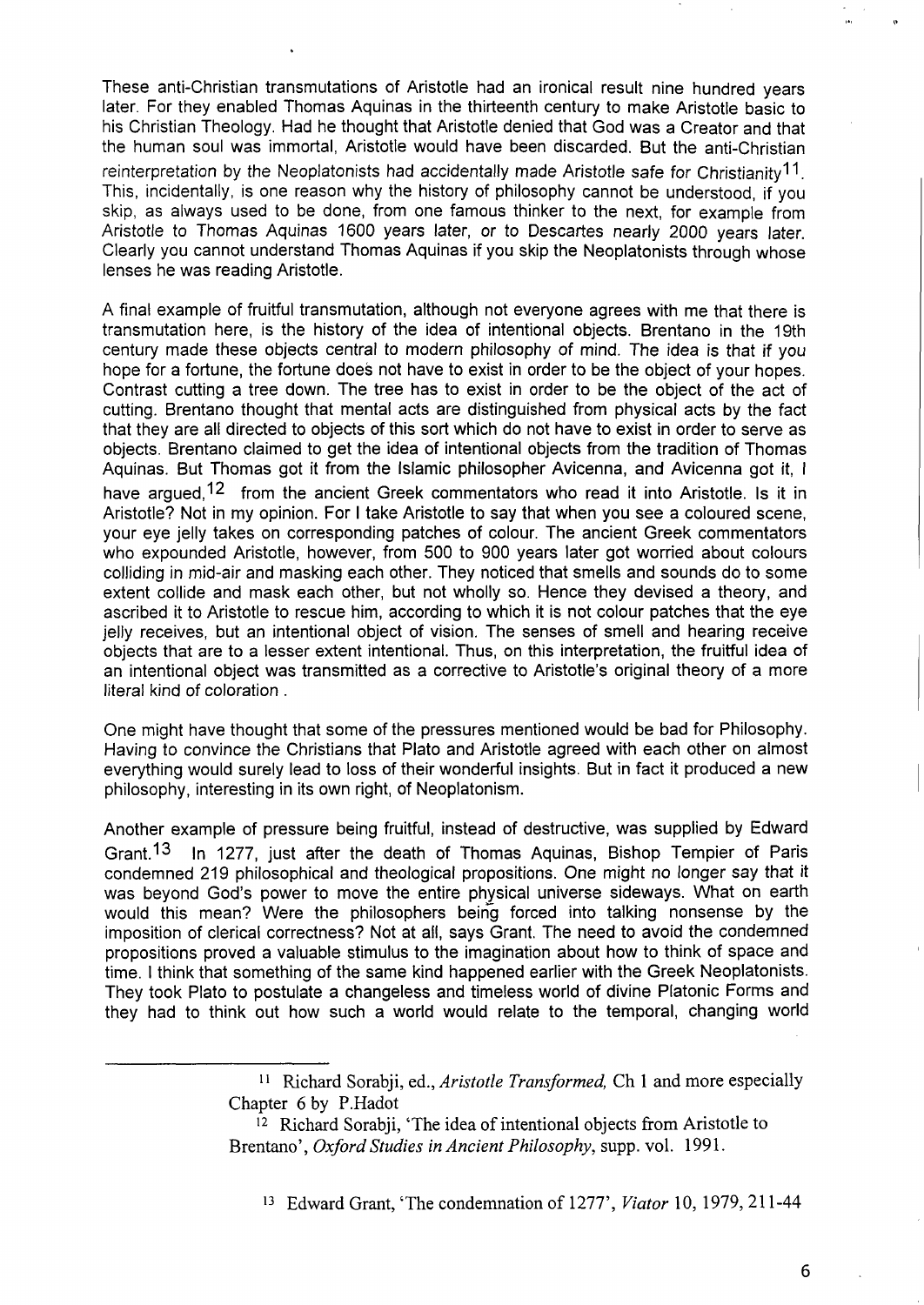described by Aristotle. The results have something in common with the speculations of a modern physicist, David Bohm, in his book, The /mp/icate *Order. 14*

Transmutations sometimes take the form of misattributing the ideas of one person to another, and this can happen because of a choice of book title. Thus the Neoplatonist Porphyry wrote an */introduction* to Aristotle more than 500 years after Aristotle. It was for beginning students who were about to read an elementary work of Aristotle's, the Categories, which does not make use of ideas like matter and form. I am guessing that it was for this reason, rather than any other, that Porphyry does not explain how Aristotle thinks of individuals as differentiated by matter. Instead he borrows from Plato's Theaetetus, presumably as easier to understand, the idea that an individual person like Socrates consists of nothing but a distinctive bundle of qualities. Aristotle would have insisted that individuals consist of matter and form, but the bundle view is taken by later Neoplatonists, Proclus and Simplicius, to be the view of the Aristotelian School, I am guessing this **was** because it appeared in a work that Porphyry presented as an introduction to Aristotle.<sup>15</sup> Another example has been given by Fritz Zimmermann. Excerpts from the Neoplatonists, Plotinus and Proclus, were translated into Arabic, and one set of excerpts was given a title implying that it was expounding the theological views of Aristotle. The Neoplatonists liked to think that Aristotle would have agreed with the Neoplatonists' elaborate Theology. Because of the title, which may have got truncated as The Theology of Aristotle, it was assumed for centuries that the work was actually by Aristotle, who was thus transformed into a believer in high Neoplatonist Theology<sup>16</sup>.

#### **Separated cultures**

,

I spoke earlier of the revival of ideas. But is a threat to revival suggested by the case of Indian Philosophy? With Indian Philosophy, the accounts given to me by scholars have sometimes led me to think, 'great minds think alike', but have never led me, except in the case of Buddhism, to think, 'the Indian and Western ideas are so close that one must have read the other.' Does this mean that ideas are never really close, unless one party has heard, at least indirectly, of the ideas of the other?

Rather, I think Indian Philosophy constitutes a special case. Wilhelm Halbfass, in his book, India and Europe, <sup>17</sup> has argued that Indian Philosophy, unlike technology and other disciplines, was the preserve of Brahmin priests, who even today are brought up speaking ancient Sanskrit and eating separately from others. Unlike the Buddhists, who did proselytise, the Brahmin priests considered that the West was only good at boring things like conquering. But when it came to actual thinking, the West couldn't do it. One should not study a foreign Philosophy until one had completely mastered one's own, for which one incarnation would scarcely be sufficient. I hope I have not too much distorted the views of

Is Richard Sorabji, *Philosophy of the Commentators 200-600AD, A Sourcebook,* Logic and Metaphysics volume, Ch.6, forthcoming

<sup>16</sup> Fritz Zimmermann, 'The origins of the so-called *Theology of Aristotle, '* in Jill fiaye, W. F.Ryan, C.B. Schmitt, eds, Pseudo-Aristotle in the Middle Ages, publications of the Warburg Institute, Iondon 1986, 110- 295.

17 Wilhelm Halbfass, *India and Europe,* Albany, New York 1988

7

<sup>14</sup> David Bohm, *Wholeness and the Implicate Order,* Routledge 1980, cf. Richard Sorabj i, *Time, Creation and the Continuum,* London and Ithaca new York 1983, 8; 257; 382.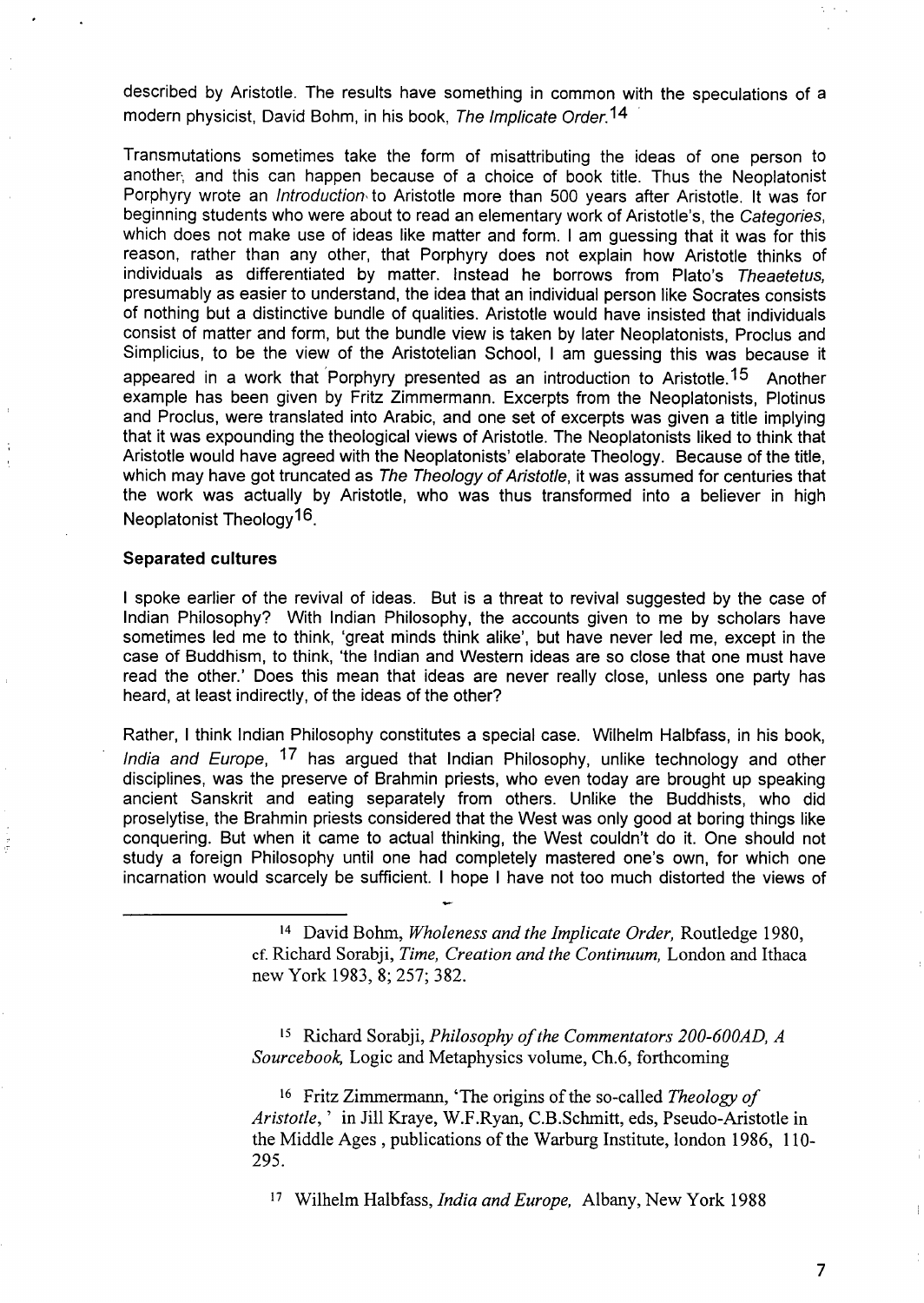Halbfass. This tradition is already exemplified by the case of the conquest of North Wes India by Aristotle's pupil, Alexander the Great, in the fourth century BC. The story may be apocryphal, but it testifies to an attitude that was real enough. Alexander sent for the Indian philosophers and said, 'Come and tell me about your Philosophy'. 'No', they replied, 'if you are interested, come to us'. On Halbfass' view, there is a special reason, if Indian philosophical ideas, though often analogous to Western, are seldom, if ever, quite identical. There was a peculiarly strong separation of the traditions.

A contrast is provided by the case of the ancient Buddhists. There is a work of the second century BC, The Questions of Milinda, in which a Buddhist monk is represented as teaching Menander, a Greek king of Bactria, successor of Alexander's generals, the Buddhist doctrines about there being no continuous self and the ethical consequences, including the consequence that, when so many momentary selves have died already, we should not fear the final death. I believe i have found this Buddhist idea reflected in Greek and Latin texts of the 1st century AD by Seneca and Plutarch, although it is not integrated and made compatible with the rest of what they say.<sup>18</sup> The idea was certainly known to Avicenna, and we have seen it reinvented independently in modern times by Parfit. Some minimal contact of traditions seems to be enough.

The contrast of the Indian case with the Islamic is striking. It is widely acknowledged that from the 9th century AD, Islamic Philosophy was in close dialogue with earlier Greek philosophy. But in 1931, it was suggested by the German scholar, Otto Pretzl, that before that, there was an indigenous Islamic Philosophy too irrationalistic to be influenced by Greek. The star specimen of such work had been translated into English in a way that already caused me to feel some suspicion. Because of the ambiguities created by the medieval Arabic convention of not writing in vowels, the translator was not sure whether the discussion was about atoms or ants. But thanks to the paraphrase supplied to me by Fritz Zimmermann, I was able to confirm my suspicion that the Arabic was answering sentence by sentence and line by line an earlier Greek discussion about the effects of discontinuity in space, time, or motion. Atoms would have to move in the cinematographic manner of objects on a movie screen, disappearing from one spot and reappearing a little further on, without ever having been in between.<sup>19</sup> So much for the idea of a totally independent phase of philosophy, although I should stress again that dependence in no way precludes the most extreme originality.

#### **Translation**

The revival of ideas, in this case and others, has been very much helped by translation movements. Greek Philosophy was expounded in Latin in the first century BC by Lucretius and Cicero, and in the next century by Seneca. We find them reflecting on the difficulties of creating a vocabulary for Greek Philosophy in Latin. Greek Philosophy was translated again, often via Syriac, "into Arabic, from the late 8th century AD. Most important in this case was the extensive translation movement sponsored by the Caliph of Baghdad in the circle of al-Kindi from 833 AD onwards. That introduced Arabic speakers to Aristotle and his later Greek commentators. Meanwhile the Latin-speaking world knew only a very small part of Greek Philosophy, and less than they might otherwise have known, because Boethius, whose project it had been to translate into Latin Plato and Aristotle and to paraphrase their Greek commentators, was executed for political reasons at around the age of 45, about 524 AD, with only some of the logical works completed. It was not for another 6 centuries in the 12th century AD that the works of Aristotle and his Greek commentators began to become

,,! ,,

*Ig MiIinda's Queslions,* translated I,B.Homer, *Sacred Booh of the Buddhists* vols 22-3, London, Luzac, 1964; Nchard Sorabji, *Emotion and Peace of Mind.* Oxford University Press, 2000, Ch. 16.

<sup>19</sup> Wchard Sorabji, *Time Creation and the Continuum,* Ch. 25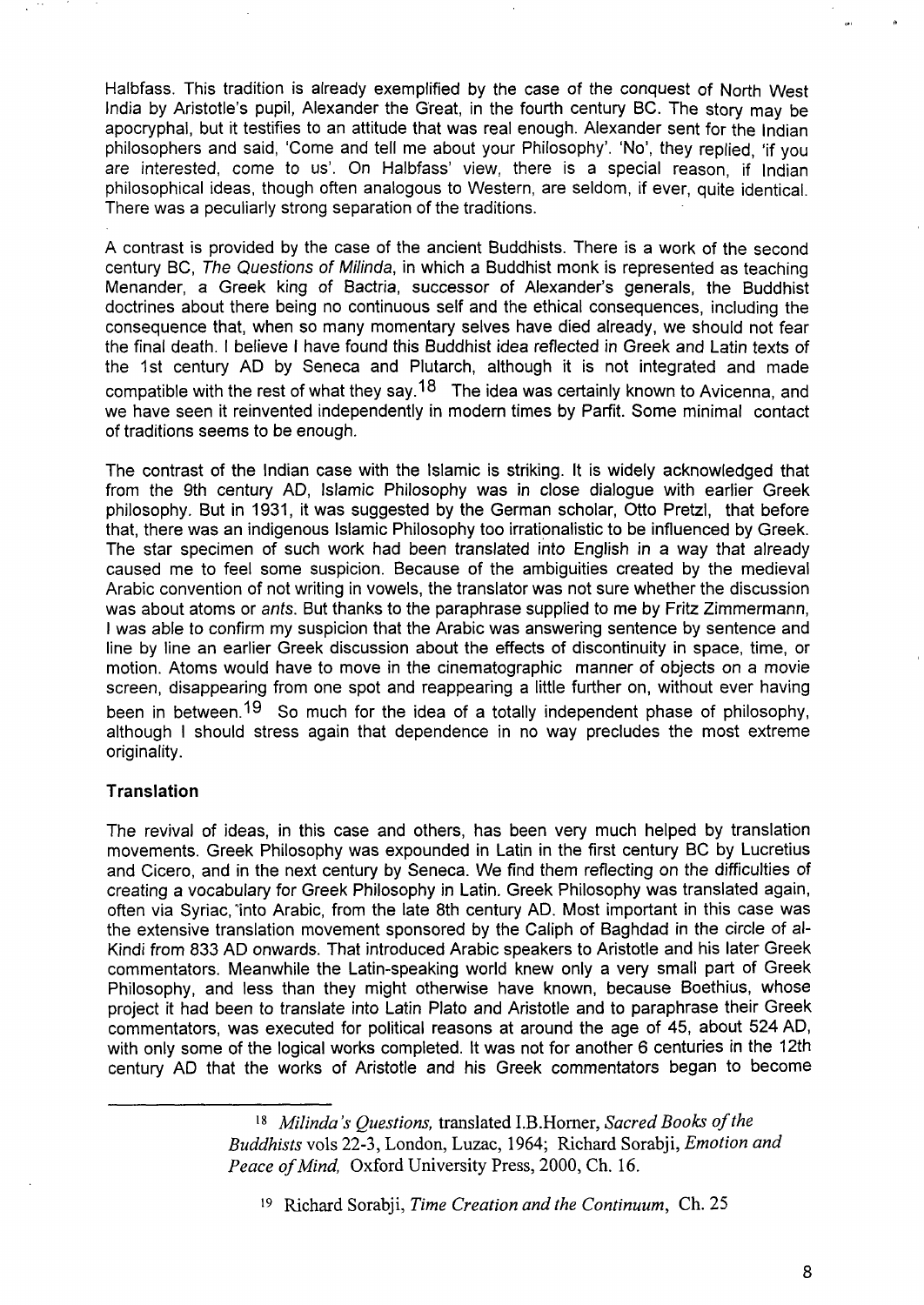available in profusion in Latin translations from both sides, from the Arabic versions in Spain and from the Greek versions in Constantinople. This translation movement transformed Latin medieval Philosophy. But a warning has been given by Carlos Steel<sup>20</sup> that translation on its own does not have such a powerful effect, unless the climate is right. Why did the works of Plato have no comparable impact on the Latin-speaking West until the time of Ficino in the Renaissance? It was not that there were no Latin translations of Plato, because four works had been translated. But except for the Timaeus, his other three works were comparatively little read.

#### **Archaeology**

4

.

How far does the modern science of Archaeology help with revival? There are many spectacular cases of this, but the most spectacular case of all is that of Herculaneum, smothered under volcanic lava in 79 AD in the eruption of Vesuvius described by Pliny the Elder. At the end of the 18th century, archaeologists uncovered an Epicurean library, which contained the main works of Epicurus himself, previously lost, along with the works of an Epicurean of about 100 BC, Philodemus, which give insight into the Epicurean School and its values 200 years after Epicurus, and report the rival views of the Stoic School at that time. The problem was that the papyri were so charred that they were very difficult to unroll, or to decipher, when unrolled. The easiest ones were unrolled and the writing carefully copied in the 19th century. In very recent years, new techniques have been brought to bear. Unrolling is attempted by soaking two layers of papyrus at a time, since papyrus is woven across and across in a double weave, and if you soak an odd number of layers you pull the sheet to pieces When unrolling can be achieved, new techniques of computer enhancement from the last few years, some derived from the US Space Agency, NASA, can turn an apparently uniform black sheet into clear Greek script on the screen at the touch of buttons. But reading cannot at present be done without unrolling first.

Misassembly of the 19th century copies has also been detected, and reassembly is beginning to make sense out of earlier nonsense. The philosophical content of what is comparatively legible is very high. New editions benefiting from new techniques are coming out all the time. But much of the library remains unexcavated, lying as it does under a school. If excavation becomes possible, lost works of Aristotle and other philosophers and also of tragedians and other writers may well be found21.

#### **Other Interpretations**

My purpose has been to share some of my own impressions about the history of ideas, not to disagree with others. But what I have been saying is not uncontroversial, because scholars with a knowledge at least as good as mine have taken other views. It has been urged that Berkeley's Idealist theory could not have been invented earlier than Descartes in the seventeenth century  $22$  It has been argued that we (where 'we' is construed narrowly, but not so narrowly as to mean 'l') cannot now take seriously Aristotle's application of the idea of

<sup>22</sup> Myles Burnyeat, 'Idealism in Greek Philosophy: What Descartes saw and Berkeley missed', *Philosophical Review 91,* 1982, 3-40

9

<sup>20</sup> Carlos Steel, 'Plato Latinus (1939-1989)', in *Rencontres de cultures clans Iaphilosophie medievale: Traductions et traducteurs de 1'antiquite tardive du XIV siecle*, Louvain-la-Neuve 1990, 301-316

<sup>21</sup> The journal of this project is *Cronache Ercolanesi,* and there is a book by Marcello Gigante on the original owner of the library, translated into English as *Philodemus in Italy: the Books from Herculaneum*, Ann Arbor 1995.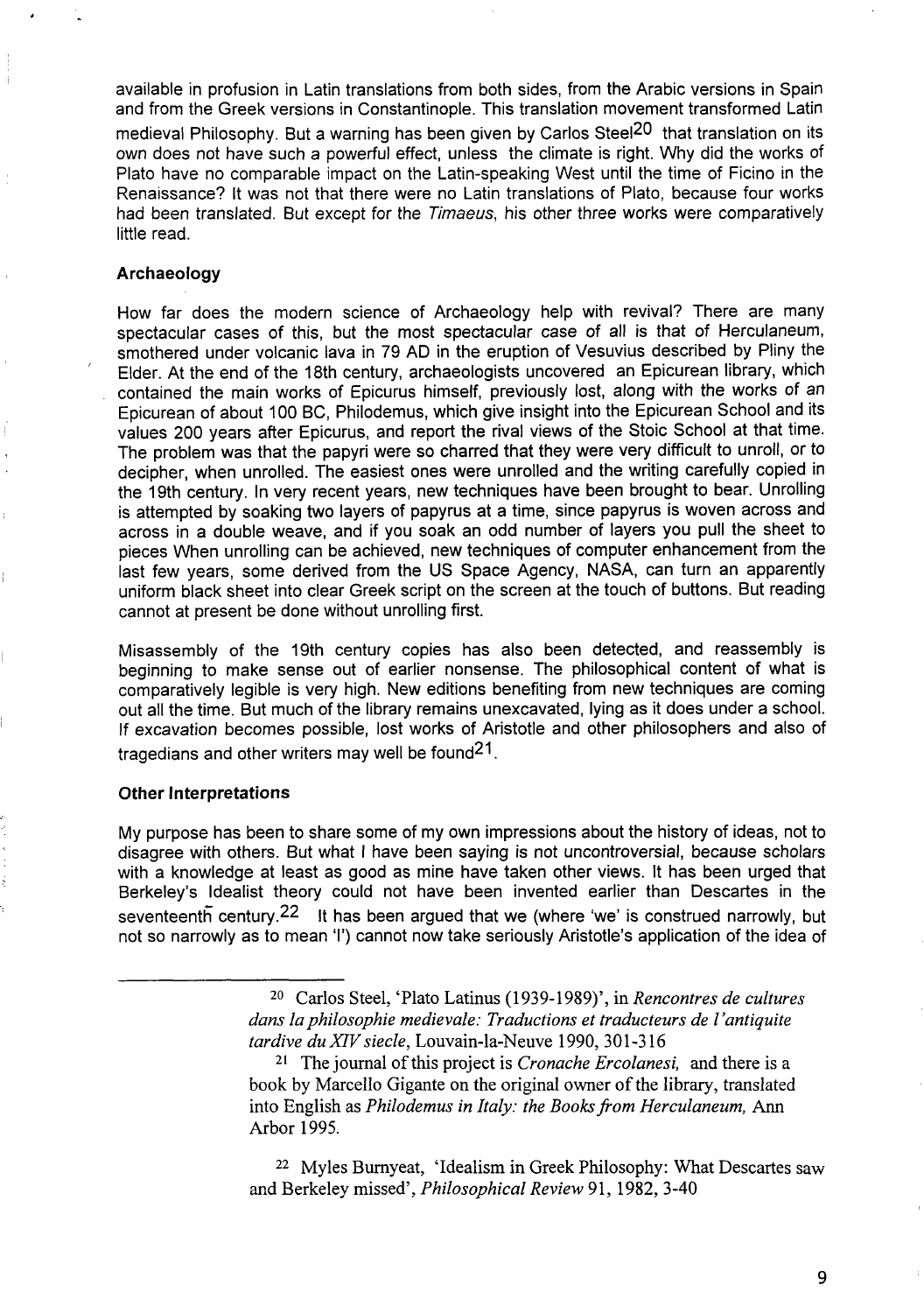form and matter to mind and body, or his conception of matter in Biology,23 and again that we cannot take seriously the ancient belief that Philosophy can have a therapy for calming the emotions.<sup>24</sup> It has been argued that some of our moral and political views, like Liberalism, are for us simply there. They are not something we can either justify or abandon, but only understand as the product of our history.<sup>25</sup> These views have been argued in writings of the very highest interest by some of the very best philosophers of our time. About the last, one might worry instead at how easily political assumptions can change, when history takes a new turn and new masters come into power. But at any rate, the alternative impression that I have been trying to convey is of a history of ideas very much freer, more unpredictable, and more open both to revision and to revival.

#### **Skepticism about understanding others from outside their tradition**

There are a good many theories which express scepticism about our understanding other traditions at all, though it is hard to say what counts as another tradition. On one influential view, one can understand others only by sharing their way of life.26 On another view, translation from a completely different tradition is impossible because of radical ambiguity.<sup>27</sup> These theories are based on philosophical considerations. They do not consider the historical basis on which we believe as a matter of fact that we know quite a lot about what the ancient Greeks meant. There have, however been attempts to show that, difficult as it is to understand another tradition, it is possible.<sup>28</sup> I would like to add that, difficult as it is, the outsider may even have some advantages, alongside his or her disadvantages.

it is hard to describe what is exactly contemporary with oneself, except by way of contrast. One can describe it by contrasting it with what went before, as Aristotle described his own Philosophy. Or one can subsequently describe it by contrasting it with what came later. I believe it is easier to see the force of what Plato and Aristotle were saying, when one sees how other people later developed what they said in various different directions, or on the other hand disagreed with it and offered alternatives. To this extent, the historian, looking backwards and forwards, has an advantage in understanding, and this is a reason for studying the texts of more than one period.

24 Bernard Williams, 'Stoic philosophy and the emotions,' in Richard Sorabji, cd., *Aristotle and After, Bulletin of the Institute of Classical Studies,* Supplement 68, 1997,211-13

25 Bernard Williams, 'Philosophy as a humanistic discipline', *Philosophy 75,2000,477-496*

26Peter Winch, *The Idea of a Social Science,* London

27W.V.O Quine, *Word and Object,* Boston 1960; Donald Davidson, *Inquiries into Truth and Interpretation,* Oxford 1984; *Expressing Evaluations,* Lawrence 1984.

28See Alasdair Macintyre, *Whose Justice, Which Rationality?* London 1988.

<sup>23</sup> An earlier attack by Bernard Williams, delivered at University College, London, was followed by a very differently grounded critique of Aristotle in Myles Burnyeat, 'Is Aristotelian philosophy of mind still credible?', in Martha Nussbaum, Amelie Rorty, eds, Essays on *Aristotle's De Anima,* Oxford 1992, supplemented by a further article in the paperback edition of 1995.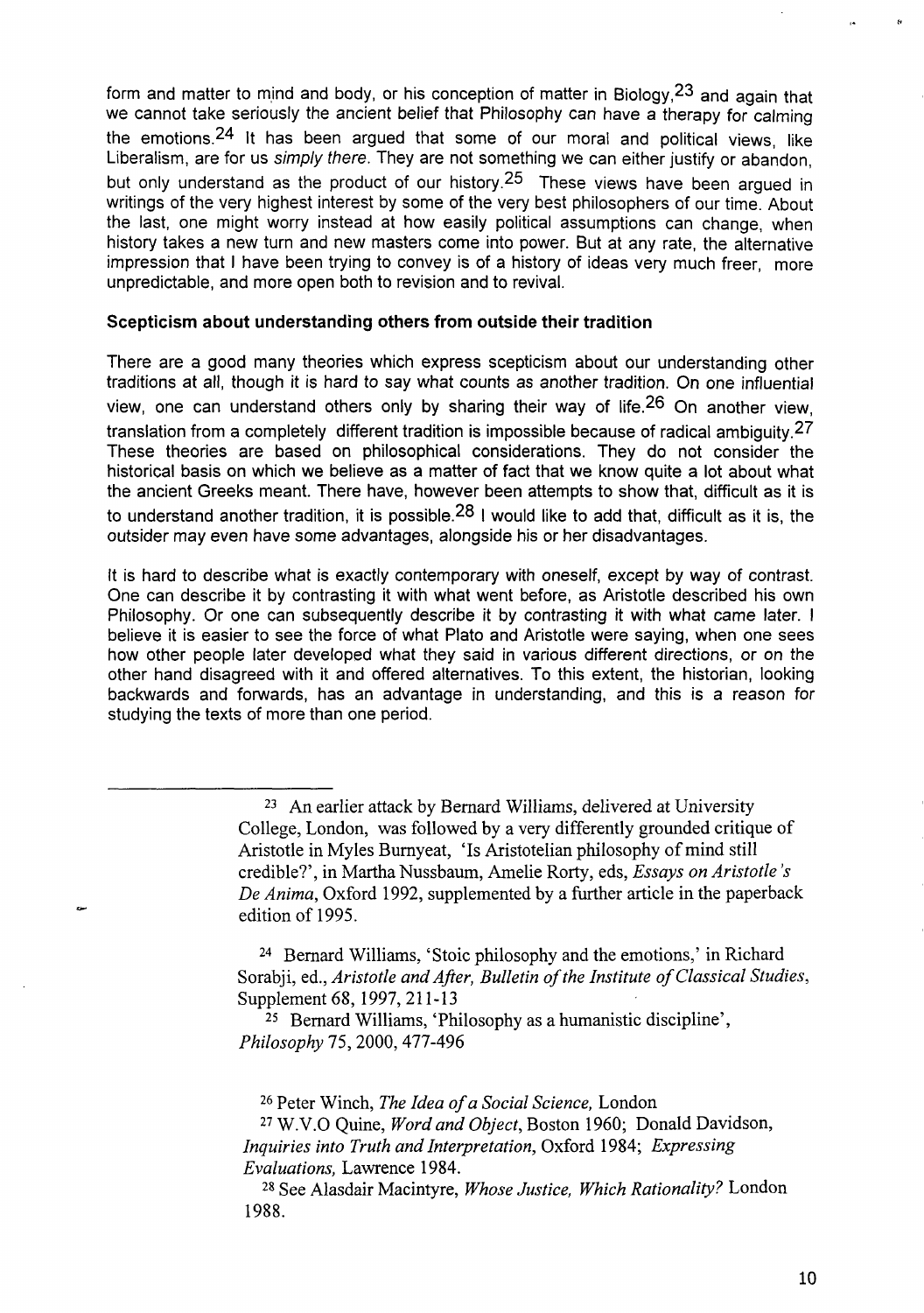By the same token, one of the hardest things for the historian is to be conscious of the bias of his or her own time and discount for that: I first studied Plato and Aristotle at the height of the 'Ordinary Language' way of doing Philosophy in England. Plato and Aristotle were often seen as 'ordinary language' philosophers. This fitted Aristotle better than Plato, because he often does rest his case on appeals to ordinary language. But even he, as I came later to argue, was doing much more than ordinary language Philosophy. Just one of those many things was what we would nowadays call Science.<sup>29</sup> Now, no doubt, the biases of which I am least aware are the biases of the present time. It is very easy, by contrast to see the biases of the Neoplatonist age, which was interpreting Aristotle as being in agreement with his teacher Plato, in an effort to establish the inner consistency of pagan religion in face of the crushing triumph of Christianity. Moreover, the Neoplatonists made Aristotle the introduction to a long teaching curriculum which was to culminate in mytical religious experience.

d. ',.

:.<

Ŕ Ż  $\cdot$ 

:.>

.

But have I not, then, given away the case to the sceptics, by admitting that the Neoplatonists, six hundred years and more after Aristotle, were hopelessly far away from understanding him? My earlier point that their misunderstanding created a fruitful new Philosophy is no defence against this charge. We can see that the Neoplatonist interpretation in 250-600 AD was much further away from Aristotle than the earlier interpretation of a leading member of Aristotle's own School, Alexander, in 200 AD. But even Alexander distorts Aristotle in an attempt to show that Aristotelians already anticipate, where they don't outright reject, the theories of the rival Stoic School. Surely the biases of our own time are going to be no smaller.

That is true, but even the extreme case of Neoplatonism reveals that there is truth inextricably mixed with bias. So difficult was the task of presenting Aristotle as the harmonious introduction to Platonist religious revelation, that every word of the chosen texts had to be known and scrutinised. Again and again, the Neoplatonists investigate why Aristotle has put his point in a certain way, where modern readers might have skimmed over the wording without noticing anything striking. Repeatedly the Neoplatonists are right that Aristotle is echoing Plato. We do not have to agree with their interpretations, but then we do not agree with the interpretations of our contemporaries. We are paid to disagree. What the Neoplatonists do often reveal is that Aristotle's wording is chosen for a reason. We may disagree with them as to what the reason is. But we must thank them for drawing our attention to significant wording that we might have missed. At the same time, our distance from the Neoplatonists positively helps us to discount for their biases. Our own ability to understand partially the ideas of Aristotle is thus positively enhanced by some of the intervening attempts to understand.

© Richard Sorabji

<sup>&</sup>lt;sup>29</sup> Richard Sorabji, 'Aristotle and Oxford Philosophy', American *Philosophical Quarterly, 1969*